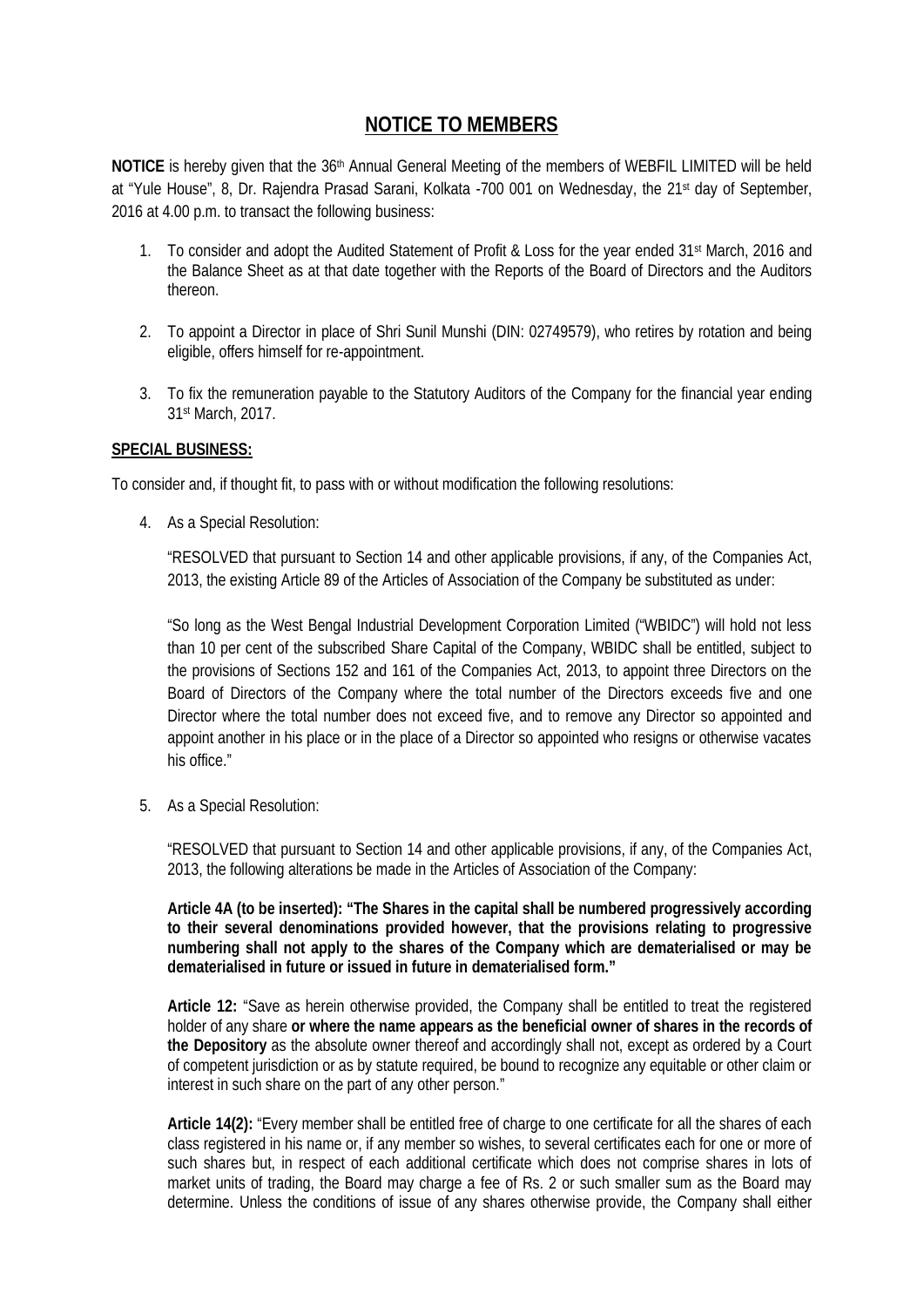within three months after the date of allotment and on surrender to the Company of its letter making the allotment or of its fractional coupons of requisite value(save in the case of issue against letters of acceptance or of renunciation or in cases of issue of bonus shares) or within one month of receipt of the application for registration of the transfer, sub-division, consolidation, renewal or exchange of any of its shares, as the case may be, complete and have ready for delivery the certificates of such shares. Every certificate of shares shall specify the name of the person in whose favour the certificate is issued, the shares to which it relates and the amount paid-up thereon. Particulars of every certificate issued shall be entered in the Register maintained in the form set out in the above Rules or, in aform as near thereto as circumstances admit against the name of the person to whom it has been issued, indicating the date of issue. In respect of any share held jointly by several persons, the Company shall not be bound to issue more than one certificate and delivery of a certificate to one of several joint-holders shall be sufficient delivery to all such holders. **Provided no fee shall be charged for rematerialisation of shares and consequent issue of certificates.**"

**Article 15A (to be inserted): "Notwithstanding anything contained herein the Company shall be entitled to dematerialise its shares, debentures and other securities pursuant to the provisions of Depositories Act, 1996 and to offer its shares, debentures and other securities for subscription in a dematerialized form."**

**Article 15B (to be inserted): "The Company shall cause to be kept a Register and Index of Members in accordance with Section 88 of the Companies Act 2013, and the Depositories Act 1996 with details of shares held in material and dematerialised forms in any media as may be permitted by law. The Register and Index of beneficial owners maintained by a Depository under Section 11 of the Depositories Act 1996 shall be deemed to be the Register and Index of members for the purpose of the Companies Act 2013."**

**Article 15C (to be inserted): "The Company shall be entitled to rematerialize its existing shares, debentures and other securities held in the Depositories mode and/or offer its fresh shares and debentures and other securities in a dematerialized form pursuant to the Depositories Act, 1996 and the rules framed thereunder, if any."**

**Article 35:** "Save as provided in Section 56 of the Companies Act 2013, no transfer of a share shall be registered unless a proper instrument of transfer duly stamped and executed by or on behalf of the transferor and by or on behalf of the transferee has been delivered to the Company within the time prescribed by Section 56 of the Companies Act 2013 together with the certificate or, if no such certificate is in existence, the Letter of Allotment of the share. The transferor shall be deemed to remain the holder of such share until the name of the transferee is entered in the Register in respect thereof. Each signature to such transfer shall be duly attested by the signature of one witness who shall add his address. **Provided in case of transfer of shares, debentures or other marketable securities where the Company had not issued any certificate and where such shares or debentures or securities are being held in an electronic and fungible form, the provisions of the Depositories Act 1996 shall apply."**

**Article 36:** "Application for the registration of the transfer of a share may be made either by the transferor or the transferee, provided that, where such application is made by the transferor, no registration shall in the case of a partly paid share be effected unless the Company gives notice of the application to the transferee in the manner prescribed by the applicable provisions of the Companies Act 2013, and subject to the provisions of these Articles the Company shall unless objection is made by the transferee within two weeks from the date of receipt of the notice, enter in the Register the name of the transferee in the same manner and subject to the same conditions as if the application for registration of the transfer was made by the transferee. **Except in case of transfer of securities effected by the transferor and the transferee both of whom are entered as beneficial owners in the records of the depository."**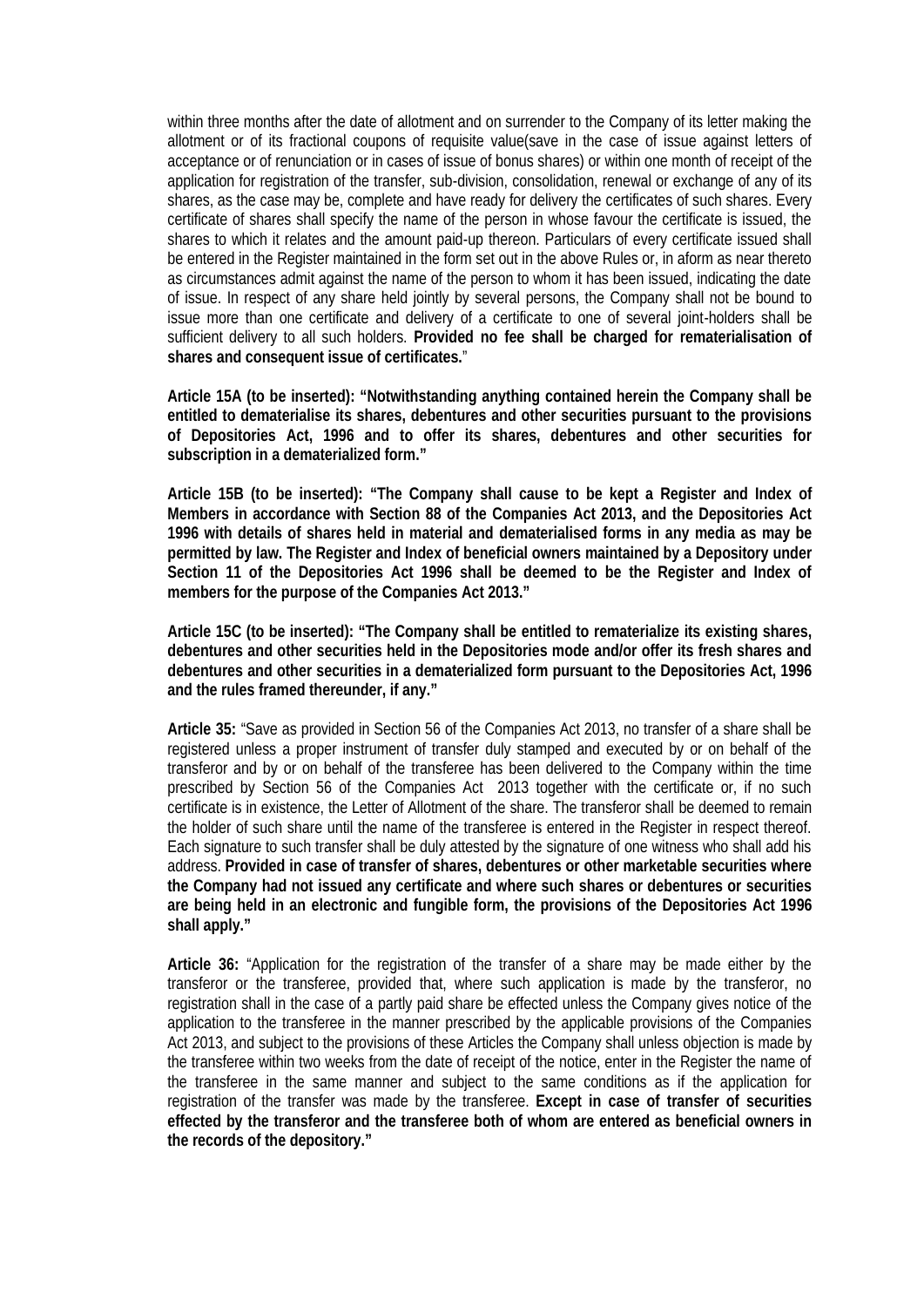**Article 94:** "Until otherwise determined by the Company in General Meeting, each Director shall be entitled to receive out of the funds of the Company for his services in attending meetings of the Board or a Committee of the Board, a sum to be determined by the Board which shall not exceed ten thousand rupees per meeting of the Board or Committee thereof. All other remuneration, if any, payable by the Company to each Director, whether in respect of his services as a Managing Director or Director in the whole or part time employment of the Company shall be determined in accordance with and subject to the provisions of these Articles and of the Companies Act, 2013. The Directors shall be entitled to be paid all fees for filing documents which they may be required to file under the Act and shall also be entitled to be paid, their reasonable travelling and hotel and other expenses incurred in consequence of their attending and returning from meeting of the Board or Committee thereof or otherwise properly incurred in the execution of their duties as Directors."

## 6. As an Ordinary Resolution:

"RESOLVED that pursuant to Section 188 of the Companies Act 2013, Rule 15(3) of the Companies (Meetings of Board and its Powers) Rules, 2014, and Regulation 23 of the SEBI(Listing Obligations and Disclosure Requirements)Regulations 2015, and other applicable statutory provisions, if any, and subject to the provisions of the Memorandum and Articles of Association of the Company, consent of the Company be and is hereby accorded to the Board of Directors (hereinafter referred to as the "Board", which term shall be deemed to include any Committee of the Board constituted to exercise its powers, including the powers conferred by this Resolution) to enter into contracts/arrangements with respect to sale, purchase or supply of any goods or materials, directly or through appointment of agent, and/or availing or rendering of any services, directly or through appointment of agent, with the Company's Related Party - New Town Telecom Infrastructure Development Company Limited, such that the total amount of such transactions during the Financial Year 2016-2017 shall not exceed Rs. 900 Lakhs (Rupees Nine Hundred lakhs only)."

The Register of the Members and the Transfer Register of the Company will remain closed from 15<sup>th</sup> September, 2016 (Thursday) to 21<sup>st</sup> September, 2016 (Wednesday), both days inclusive.

Registered Office: "Yule House" 8, Dr. Rajendra Prasad Sarani, **By Order of the Board** Kolkata - 700 001 Shinjinee Bhattacharyya Dated: 11<sup>th</sup> August, 2016 **Company Secretary** Company Secretary

**Notes :**

- 1. An Explanatory Statement pursuant to Section 102 of the Companies Act, 2013 in respect of the Special Business to be transacted at the Meeting, is annexed to this Notice.
- 2. A Member entitled to attend and vote at the Meeting is entitled to appoint one or more proxies to attend and vote on a poll instead of himself / herself and a proxy need not be a member. A person can act as proxy on behalf of members not exceeding 50 (fifty) and holding in the aggregate not more than 10% (ten percent) of the total share capital of the Company. A member holding more than 10% (ten percent) of the total share capital of the Company carrying voting rights may appoint a single person as proxy and such person shall not act as a proxy for any other person or shareholder. The instrument of Proxy, in order to be effective, should be duly completed and deposited at the Registered Office of the Company not less than 48 hours before the commencement of the Meeting.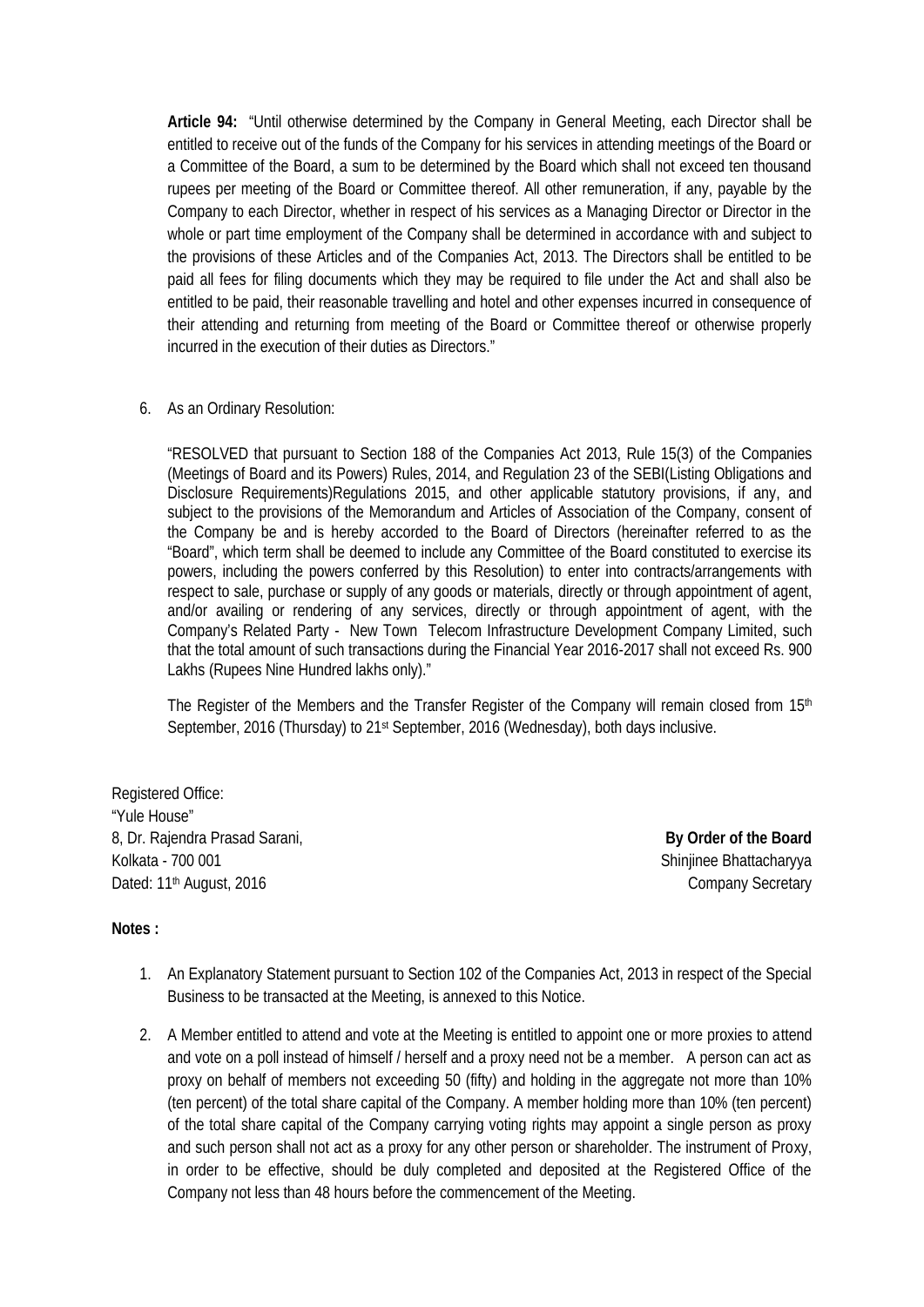- 3. The details of Directors seeking appointment / re-appointment, in terms of the SEBI(Listing Obligations and Disclosure Requirements)Regulations, 2015, are annexed hereto and forms part of this Notice.
- 4. Messrs. MCS Share Transfer Agent Limited, 12/1/5, Manoharpukur Road, Kolkata 700 026 has been appointed as Registrar and Share Transfer Agent (RTA) of the Company.
- 5. Members holding shares in more than one account are requested to intimate to the Registrars of the Company the ledger folios to enable the Company to consolidate the same into one account.
- 6. The Securities and Exchange Board of India (SEBI) has mandated the submission of Permanent Account Number (PAN) by every participant in securities market. All the members are, therefore, requested to submit their PAN to the Company.
- 7. Members holding shares in single name are advised to make nomination in respect of their shareholding in the Company. This may be effected by way of a written request to the Company.
- 8. To support the 'Green Initiative' the Members who have not registered their e-mail addresses are requested to register the same with the Company.
- 9. In compliance with the provisions of Section 108 of the Companies Act, 2013 read with Rule 20 of the Companies (Management and Administration) Rules, 2014 as amended by the Companies (Management and Administration) Amendment Rules, 2015 and Regulation 44 of the SEBI(Listing Obligations and Disclosure Requirements)Regulations, 2015, as amended from time to time, the Company is pleased to provide members facility to exercise their right to vote on resolutions proposed to be considered at the 36<sup>th</sup> Annual General Meeting (AGM) by electronic means and the business may be transacted through e-voting services. The facility of casting the votes by the members using an electronic voting system from a place other than venue of the AGM ("remote e-voting") will be provided by National Securities Depository Limited (NSDL).

The instructions for remote e-voting are as under:

- A. In case a Member receives an e-mail from NSDL (for Members whose e-mail addresses are registered with the Company):
	- i. Open the e-mail and also open PDF file namely "WEBFIL e-voting.pdf" with your Folio No. as password. The said PDF file contains your user / login ID and password for e-voting. Please note that the password is an initial password.
	- ii. Open the internet browser and type the following URL: https://www.evoting.nsdl.com.
	- iii. Click on Shareholder Login.
	- iv. If you are already registered with NSDL for e-voting then you can use your existing user / login ID and password.
	- v. If you are logging in for the first time, please enter the user / login ID and password provided in the PDF file attached.
	- vi. The Password Change Menu will appear on your screen. Change to a new password of your choice, making sure that it contains a minimum of 8 digits or characters or a combination of both. Please take utmost care to keep your password confidential.
	- vii. Once the e-voting home page opens, click on e-voting > Active Voting Cycles.
	- viii. Select "EVEN" (E-Voting Event Number) of WEBFIL Limited. Now you are ready for e-voting as Cast Vote page opens.
	- ix. Cast your vote by selecting appropriate option and click on "Submit" and also "Confirm" when prompted.
	- x. Upon confirmation, the message "Vote cast successfully" will be displayed.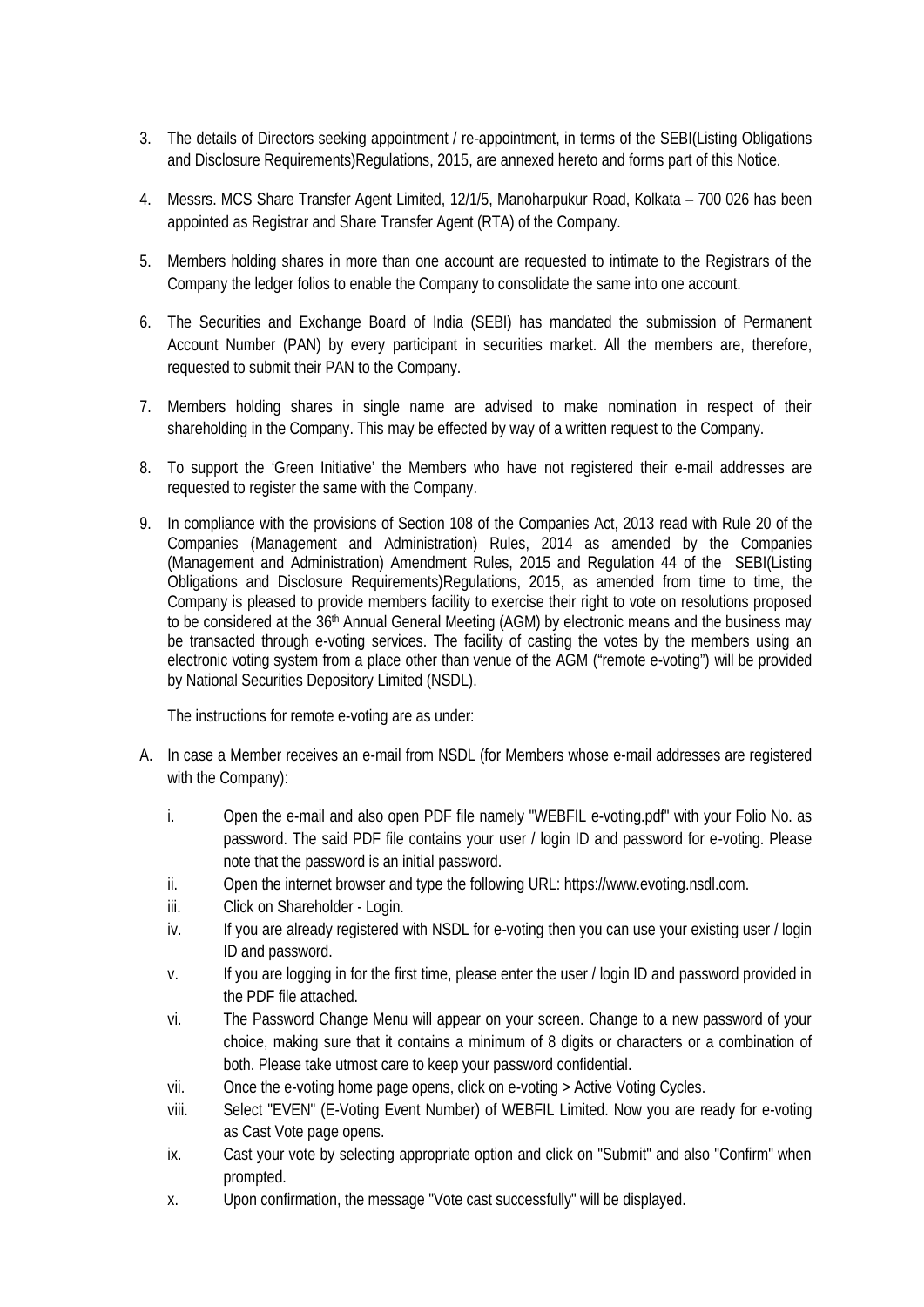- xi. Once the vote on the resolution is cast, the Member shall not be allowed to change it subsequently.
- xii. Institutional shareholders (i.e. other than individuals, HUF, NRI, etc.) are required to send scanned copy (PDF / JPG format) of the relevant Board Resolution / Authority letter, etc., together with attested specimen signature of the duly authorized signatory(ies) who are authorized to vote, to the Scrutinizer through e-mail to shawmanoj2003@gmail.com and / or shawmanoj2003@yahoo.co.in, with a copy marked to evoting@nsdl.co.in.
- xiii. In case of any queries, you may refer the Frequently Asked Questions (FAQs) Shareholders and e-voting User Manual - Shareholder, available at the 'downloads' section of www.evoting.nsdl.com or call on toll free no. 1800-222-990.
- xiv. You can also update your mobile number and e-mail id in the user profile details of the folio which may be used for sending future communication(s).
- xv. Any person, who acquires shares of the Company and become member of the Company after dispatch of the notice and holding shares as on 14<sup>th</sup> September, 2016 may obtain user/login ID and password by sending a request at evoting@nsdl.co.in or mcssta@rediffmail.com.

However, if you are already registered with NSDL for e-voting then you can use your existing user/login ID and password for casting your vote. If you forgot your password, you can reset your password by using "Forgot User Details / Password" option available on www.evoting.nsdl.com or contact NSDL at the following toll free no. 1800-222-990.

- B. In case a Member receives physical copy of the Notice of Annual General Meeting (for Members whose email addresses are not registered with the Company):
	- i. Initial password is provided in the enclosed form: EVEN (E-Voting Event Number), user / login ID and password.
	- ii. Please follow all steps from Sl. No. (ii) to Sl. No. (xii) above, to cast vote.
- C. Other Instructions:
	- i. The remote e-voting period commences on Sunday,  $18<sup>th</sup>$  September, 2016 (9.00 a.m. IST) and ends on Tuesday, 20<sup>th</sup> September, 2016 (5.00 p.m. IST). During this period, members of the Company, holding shares, as on 14<sup>th</sup> September, 2016, may cast their vote electronically. The remote e-voting module shall be disabled by NSDL for voting thereafter. Once the vote on a resolution is cast by the Member, he / she shall not be allowed to change it subsequently.
	- ii. The voting rights of Members shall be in proportion to their shares of the paid up equity share capital of the Company as on 14 th September, 2016.
	- iii. Shri Manoj Prasad Shaw, Practising Company Secretary (Membership No. FCS 5517), Proprietor of Manoj Shaw & Co., Company Secretaries, has been appointed as the Scrutinizer to scrutinize the voting at the AGM and remote e-voting process in a fair and transparent manner.
	- iv. Facility for voting through polling paper shall be made available at the 36<sup>th</sup> Annual General Meeting and members attending the meeting who have not already cast their vote by remote e voting shall be able to exercise their rights at the concerned meeting.
	- v. The Scrutinizer shall, after conclusion of voting at the general meeting, first count the votes cast at the meeting, thereafter unblock the votes cast through remote e-voting within a period not exceeding 3 (three) working days from the conclusion of the remote e-voting period, in the presence of at least 2 (two) witnesses not in the employment of the Company and make not later than 3 (three) days of conclusion of the meeting, a consolidated Scrutinizer's Report of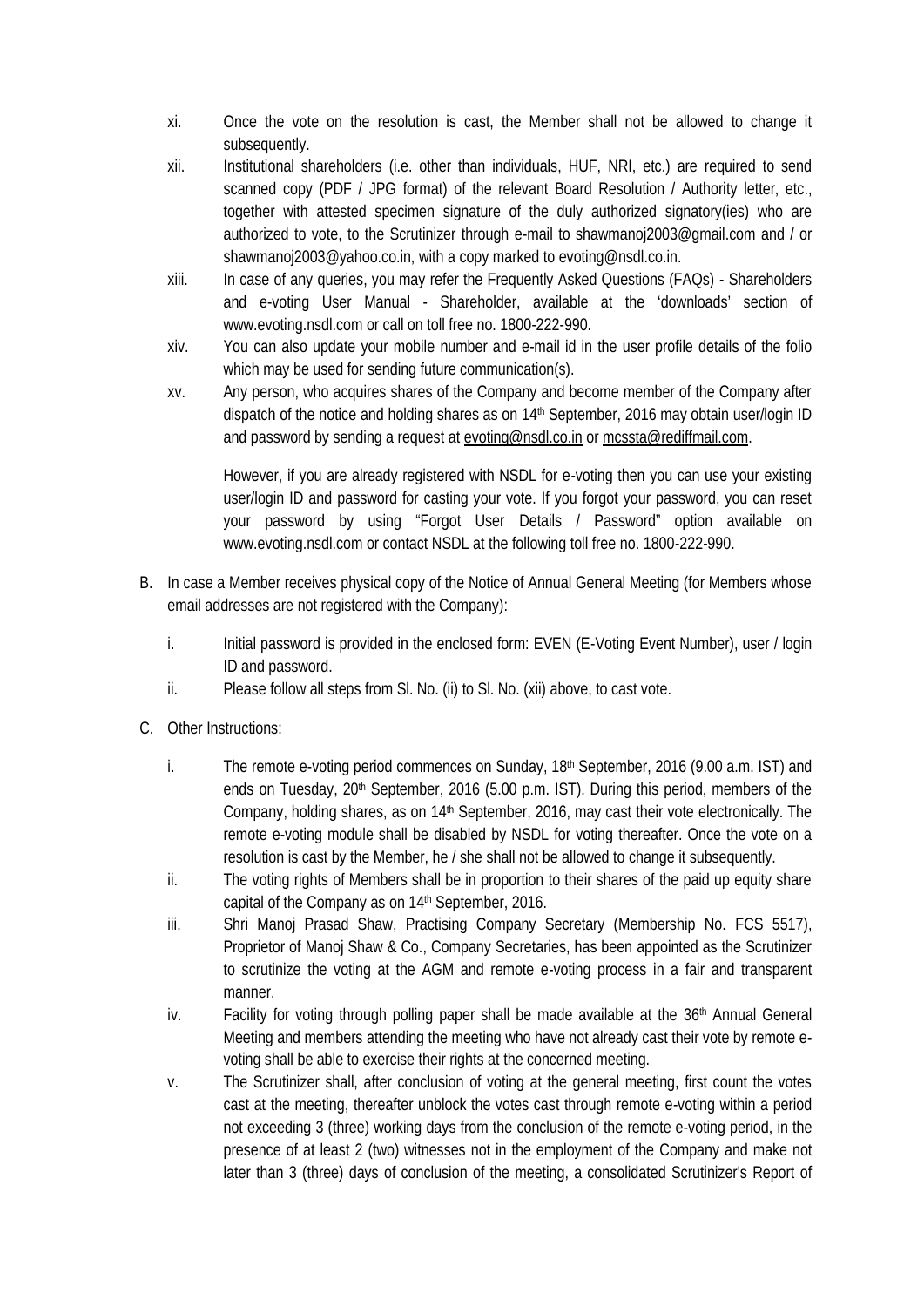the total votes cast in favour or against, if any, to the Chairman of the Company who will countersign the same and declare the result of voting forthwith.

- vi. Members who have cast their vote by remote e-voting prior to the meeting may also attend the meeting but shall not be entitled to cast their vote again.
- vii. Members of the company holding shares as on 14<sup>th</sup> September, 2016, may opt for remote evoting or voting at the AGM through polling paper.
- viii. The results declared along with the Scrutinizer's Report shall be placed on the Company's Website www.webfilindia.com and on the Website of NSDL www.evoting.nsdl.com immediately on declaration of result by the Chairman and communicated to The Calcutta Stock Exchange Limited (CSE), where the shares of the Company are listed.
- 10. All documents referred to in the accompanying Notice and the Explanatory Statement shall be open for inspection at the Registered Office of the Company during normal business hours (09.30 am to 6.00 pm) on all working days, up to and including the date of Annual General Meeting of the Company.
- **11. KINDLY BRING YOUR COPY OF THE ANNUAL REPORT TO THE MEETING.**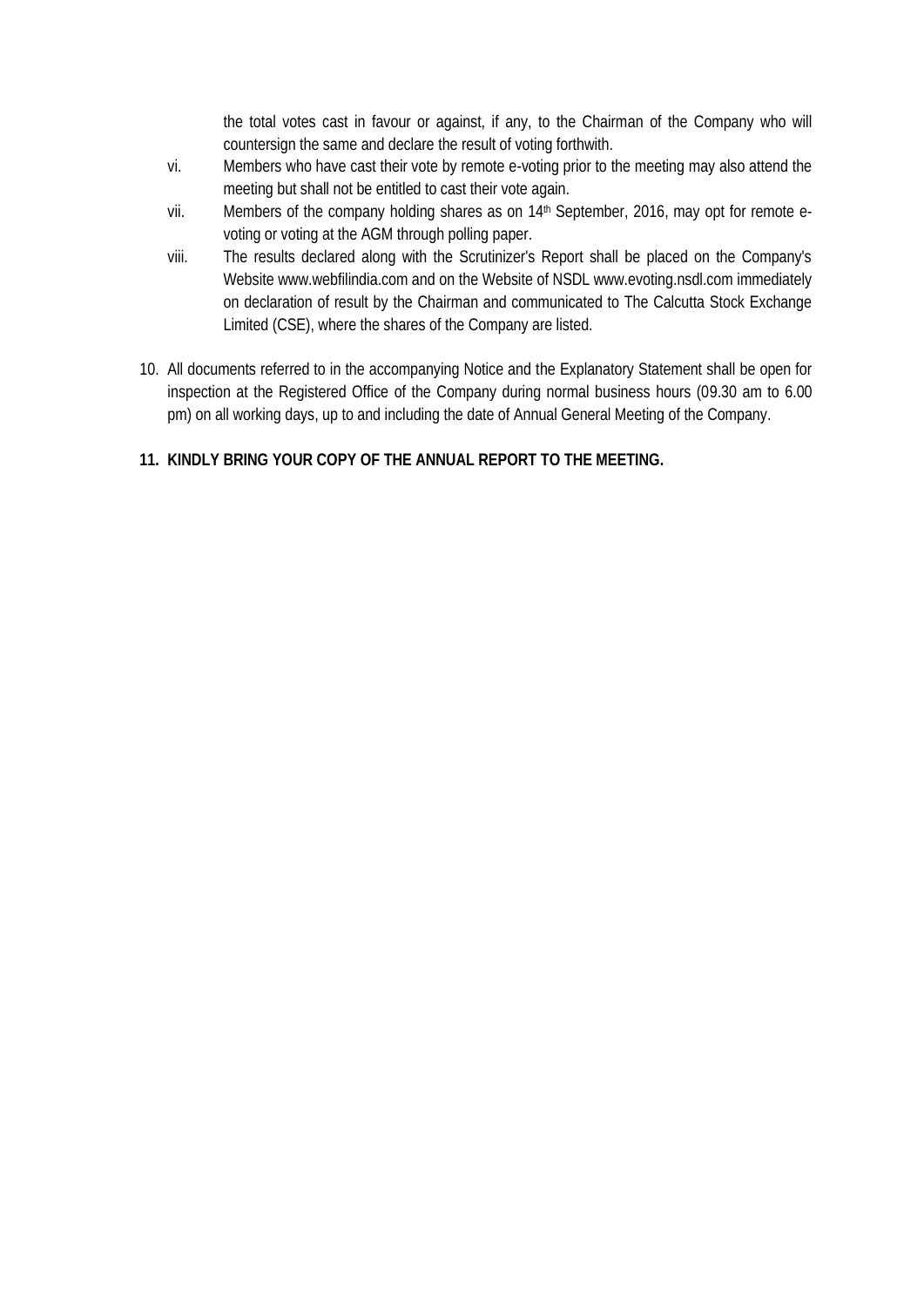# **Details of Director seeking Re-appointment at the Annual General Meeting Re-appointment[In pursuance of SEBI(Listing Obligations and Disclosure Requirements)Regulations, 2015]**

| Name of Director                                 | Shri Sunil Munshi                                                                                                                                                                                                                                                                                                                                                                                                 |
|--------------------------------------------------|-------------------------------------------------------------------------------------------------------------------------------------------------------------------------------------------------------------------------------------------------------------------------------------------------------------------------------------------------------------------------------------------------------------------|
| $\overline{D}$                                   | 02749579                                                                                                                                                                                                                                                                                                                                                                                                          |
| Date of Birth                                    | 22nd August, 1957                                                                                                                                                                                                                                                                                                                                                                                                 |
| Date of Appointment                              | 27th May, 2011                                                                                                                                                                                                                                                                                                                                                                                                    |
| Expertise in specific                            | Administration, Planning, Sales & Marketing and Research Expansion                                                                                                                                                                                                                                                                                                                                                |
| functional area                                  |                                                                                                                                                                                                                                                                                                                                                                                                                   |
| Number of Meetings of the Board attended         | All four                                                                                                                                                                                                                                                                                                                                                                                                          |
| during the year                                  |                                                                                                                                                                                                                                                                                                                                                                                                                   |
| Qualification                                    | Bachelors Degree in Agriculture & Animal Husbandry                                                                                                                                                                                                                                                                                                                                                                |
| Shareholding in the                              | <b>NIL</b>                                                                                                                                                                                                                                                                                                                                                                                                        |
| Company                                          |                                                                                                                                                                                                                                                                                                                                                                                                                   |
| List of other Listed Entities where Directorship | 1. Andrew Yule & Co. Ltd. (AYCL)                                                                                                                                                                                                                                                                                                                                                                                  |
| held                                             | 2. Tide Water Oil Co. (I) Ltd.                                                                                                                                                                                                                                                                                                                                                                                    |
| Chairman / Member                                | Member - Committee of the Board of Directors(AYCL)                                                                                                                                                                                                                                                                                                                                                                |
| of the Committees                                | Chairman - Corporate Social Responsibility                                                                                                                                                                                                                                                                                                                                                                        |
| of the Board across                              | Committee(AYCL)                                                                                                                                                                                                                                                                                                                                                                                                   |
| all Listed Entities                              | Chairman - Risk Management Committee(AYCL)                                                                                                                                                                                                                                                                                                                                                                        |
| in which he is a                                 | Member - Nomination & Remuneration Committee(Tide Water Oil Co. (I) Ltd.)                                                                                                                                                                                                                                                                                                                                         |
| <b>Director</b>                                  | Member - Compensation Committee(Tide Water Oil Co. (I) Ltd.)                                                                                                                                                                                                                                                                                                                                                      |
|                                                  | Member - Committee of the Board of Directors(Tide Water Oil Co. (I) Ltd.)                                                                                                                                                                                                                                                                                                                                         |
|                                                  | Member - Risk Management Committee(Tide Water Oil Co. (I) Ltd.)                                                                                                                                                                                                                                                                                                                                                   |
|                                                  | Chairman - Stakeholders Relationship Committee(Tide Water Oil Co. (I) Ltd.)                                                                                                                                                                                                                                                                                                                                       |
| Chairman / Member                                | Member - Committee of the Board of Directors                                                                                                                                                                                                                                                                                                                                                                      |
| of the Committees                                | Member - Nomination & Remuneration Committee                                                                                                                                                                                                                                                                                                                                                                      |
| of the Board of                                  | Member - Stakeholders Relationship Committee                                                                                                                                                                                                                                                                                                                                                                      |
| Directors of the Company                         | Member - Risk Management Committee                                                                                                                                                                                                                                                                                                                                                                                |
| Disclosure of relationships between Directors    | No relationship shared between Directors inter-se                                                                                                                                                                                                                                                                                                                                                                 |
| inter-se                                         |                                                                                                                                                                                                                                                                                                                                                                                                                   |
| Terms and conditions of appointment              | Shri Sunil Munshi, a Non-Executive Director on the Board of the Company, receives<br>Sitting Fees as approved by the Board of Directors for attending meetings of the Board<br>and its Committees of which he is a member. Such Sitting Fees are paid to Andrew Yule<br>& Company Limited, as per his directions. Apart from this, he has no pecuniary<br>relationship with the Company in his personal capacity. |

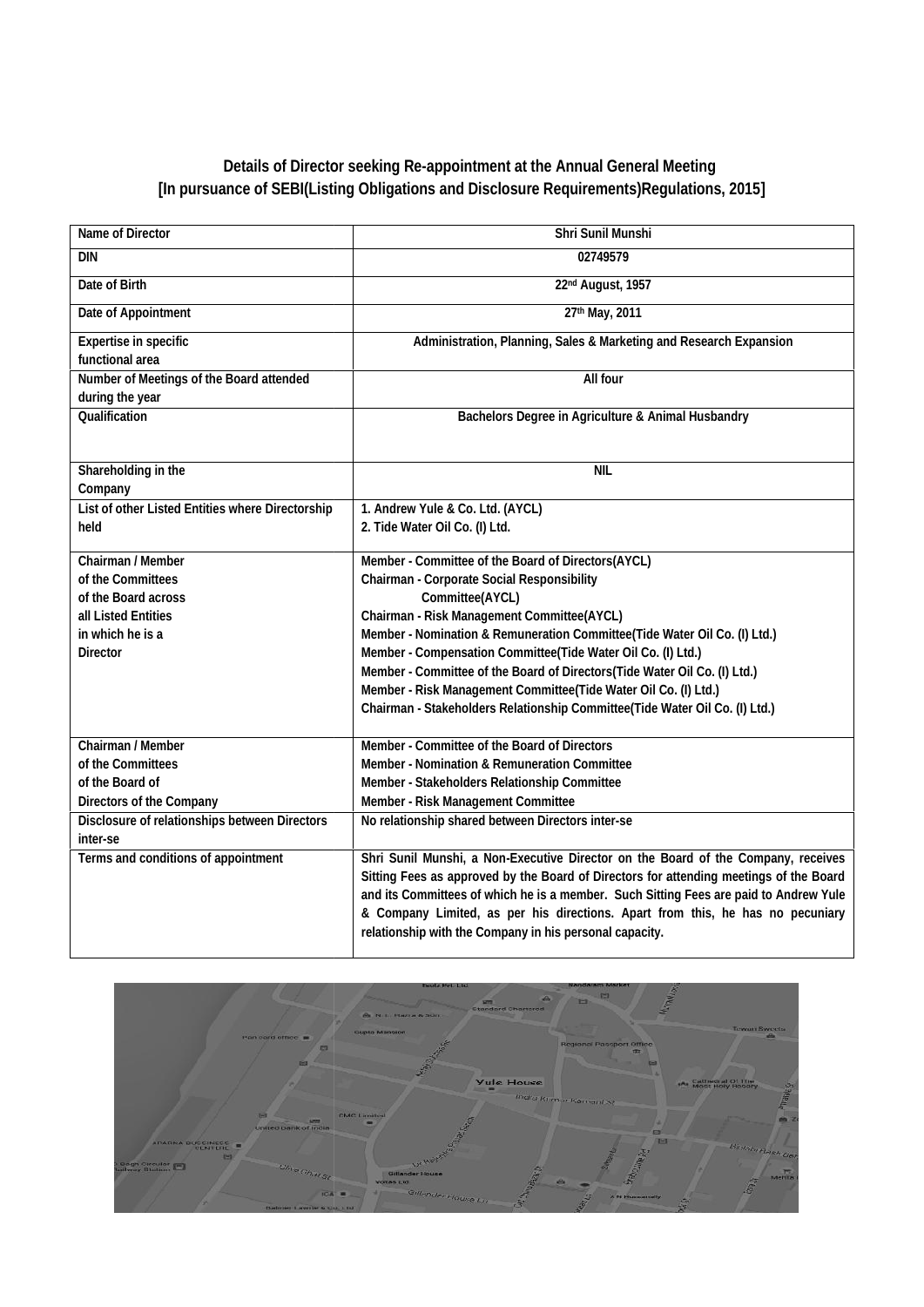# **EXPLANATORY STATEMENT PURSUANT TO SECTION 102 OF THE COMPANIES ACT, 2013**

**Item No. 4 :**

At present, there are three Directors on the Board of Directors of the Company nominated by West Bengal Industrial Development Corporation Limited ("WBIDC"), although the Articles of Association of the Company have not been altered to authorise WBIDC to nominate more than two Directors where the total number of the Directors exceeds five. Therefore, the alterations as given under Item No. 4 of the Notice are required to be made in the Articles of Association of the Company to authorise WBIDC to nominate a maximum of three directors on the Board of the Company.

The names of the Directors interested in the said resolution and the nature of their interest is as follows:

## **Name of the Director Nature of interest**

- 
- 
- 

1. Shri Jayanta Ray **Director nominated by WBIDC** 2. Shri Debasis Konar **Director nominated by WBIDC** 3. Shri Ashis Chakraborty **Director nominated by WBIDC** 

The Board of Directors recommend the Special Resolution set out at Item No. 4 of the Notice for approval by the Members.

**Item No. 5 :**

In terms of Regulation 31(2) of the SEBI(Listing Obligations and Disclosure Requirements)Regulations, 2015, every listed entity is required to ensure that hundred per cent of shareholding of promoter(s) and promoter group is in dematerialized form and the same is maintained on a continuous basis in the manner as specified by the SEBI. Further, at least 50% of non-promoter holding shall be held in dematerialized form as per Circular No. CIR/CFD/CMD/13/2015 issued by SEBI. The shares of the Company are yet to be dematerialized. Therefore, certain alterations in the Articles of Association as appearing under Item No. 5 of the Notice have been proposed that are in pursuance of the aforestated regulatory requirements and will enable compliance with the same.

The revision in the upper limit of sitting fees payable to Directors of the Company for attending meetings of the Board or committees thereof will allow Directors' sitting fees to be increased by the Board after a considerable period of time. Therefore, the Members are requested to accord their consent to the alteration required to be made in the Articles of Association of the Company to enable revision in the amount of Sitting Fees.

None of the Directors and/or Key Managerial Personnel of the Company and their relatives are concerned or interested, financial or otherwise, in the said resolution.

The Board of Directors recommend the Special Resolution set out at Item No. 5 of the Notice for approval by the Members.